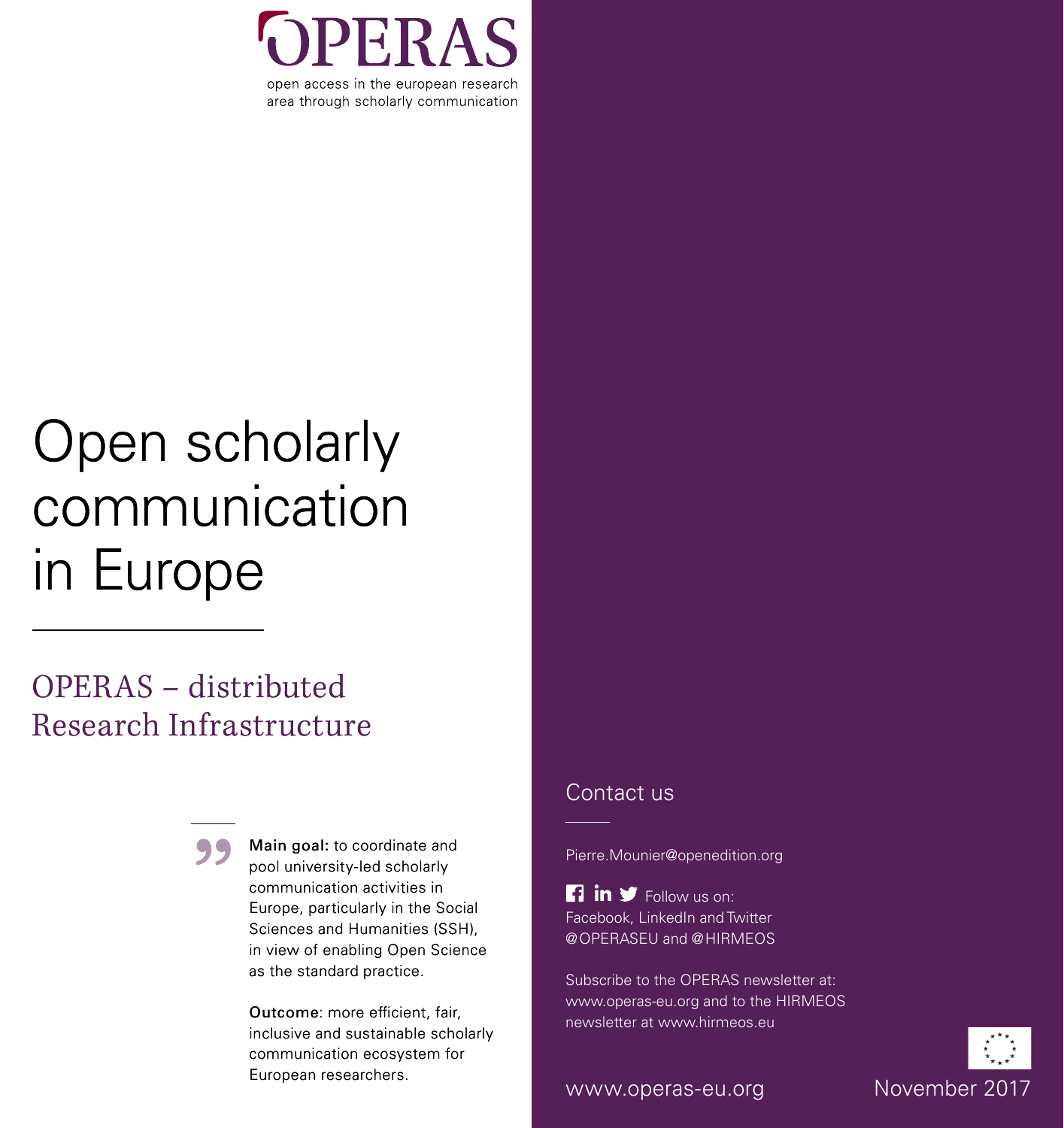### OPERAS coordinates services, practices and technology across main actors in the SSH scholarly communication in Europe

## OPERAS Services will be deployed at 3 levels following the principle of subsidiarity:

- to provide joint services:
- to mutualize activities of strategic scholarly communication actors and stakeholders (research institutions, libraries, platforms, publishers, funders) in their transition to Open Science;
- to develop common good practice standards for digital open access publishing, infrastructures, services, editorial qualities, business models and funding streams;
- to explore alternative measurements of impact in the SSH;
- and to offer sustained training along common standards to researchers and other stakeholders on all of the above.

# OPERAS final aim is

- to clarify the landscape of Open Access books for libraries and funders through a single certification service based on DOAB;
- to improve the accessibility and dissemination of research output in the SSH through a single discovery service based on Isidore;
- and to increase the impact of multidisciplinary research on societal challenges through a single research for society service based on Hypotheses.

#### **1. Upgrade existing publishing services through**

- a. Communication and advocacy for Open Science
- b. Training for publishers and researchers
- c. Research & Development to provide innovative tools
- d. Development of sustainable and fair business models for open access

#### **2. Integrate to the European Open Science Cloud through**

- a. Standardization of technologies and information systems
- b. Adoption of scientific and editorial best practices
- c. Interoperability with other infrastructures at different levels

#### **3. Offer unified services in the European Research Area**

- a. OPERAS Certification Service (DOAB)
- b. OPERAS Discovery Service (Isidore)
- c. OPERAS Research for Society Service (Hypotheses)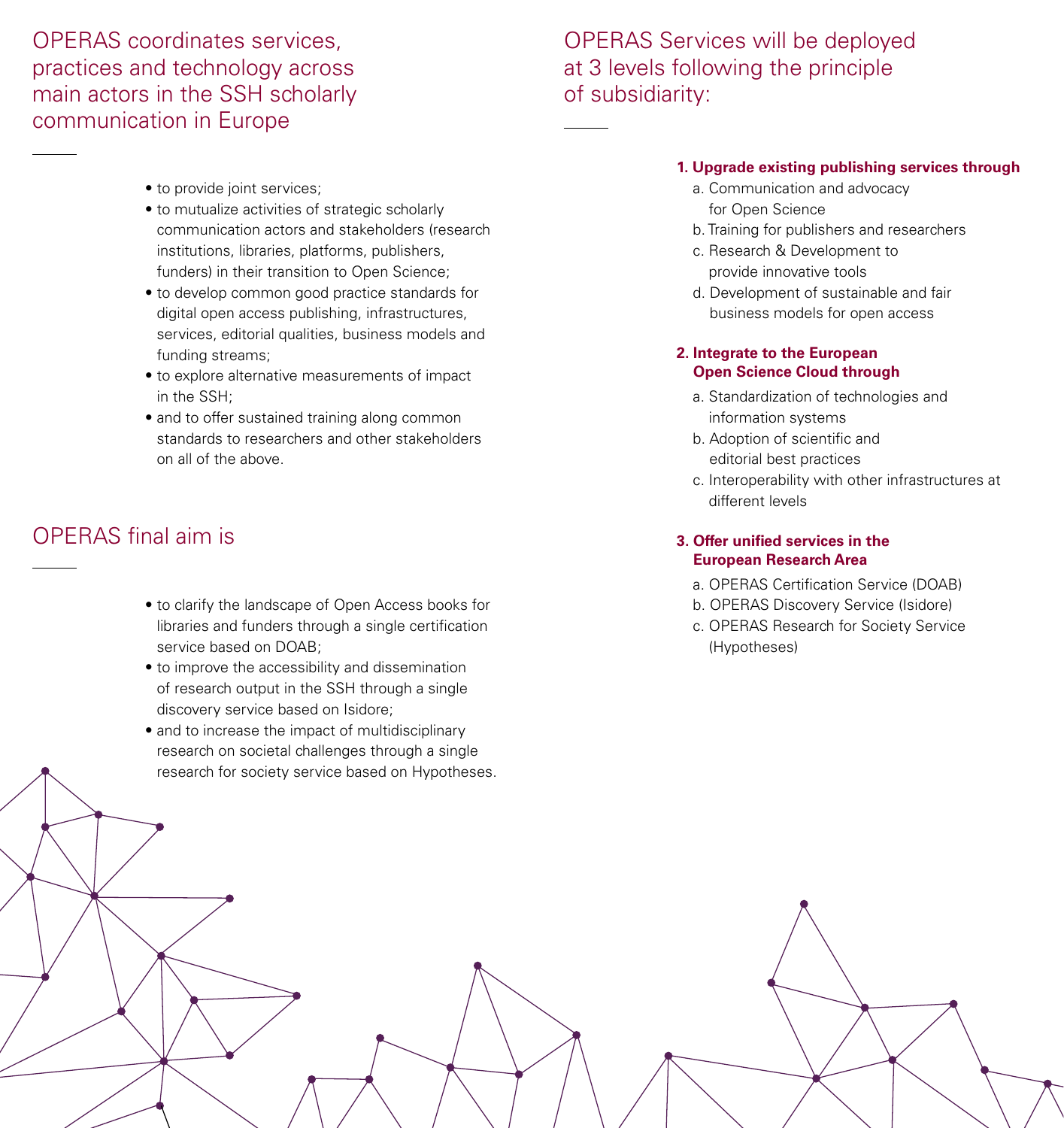OPERAS gathers 34 organizations from 11 European countries and is coordinated by a 9 members Core Group. OPERAS is led from France by OpenEdition.